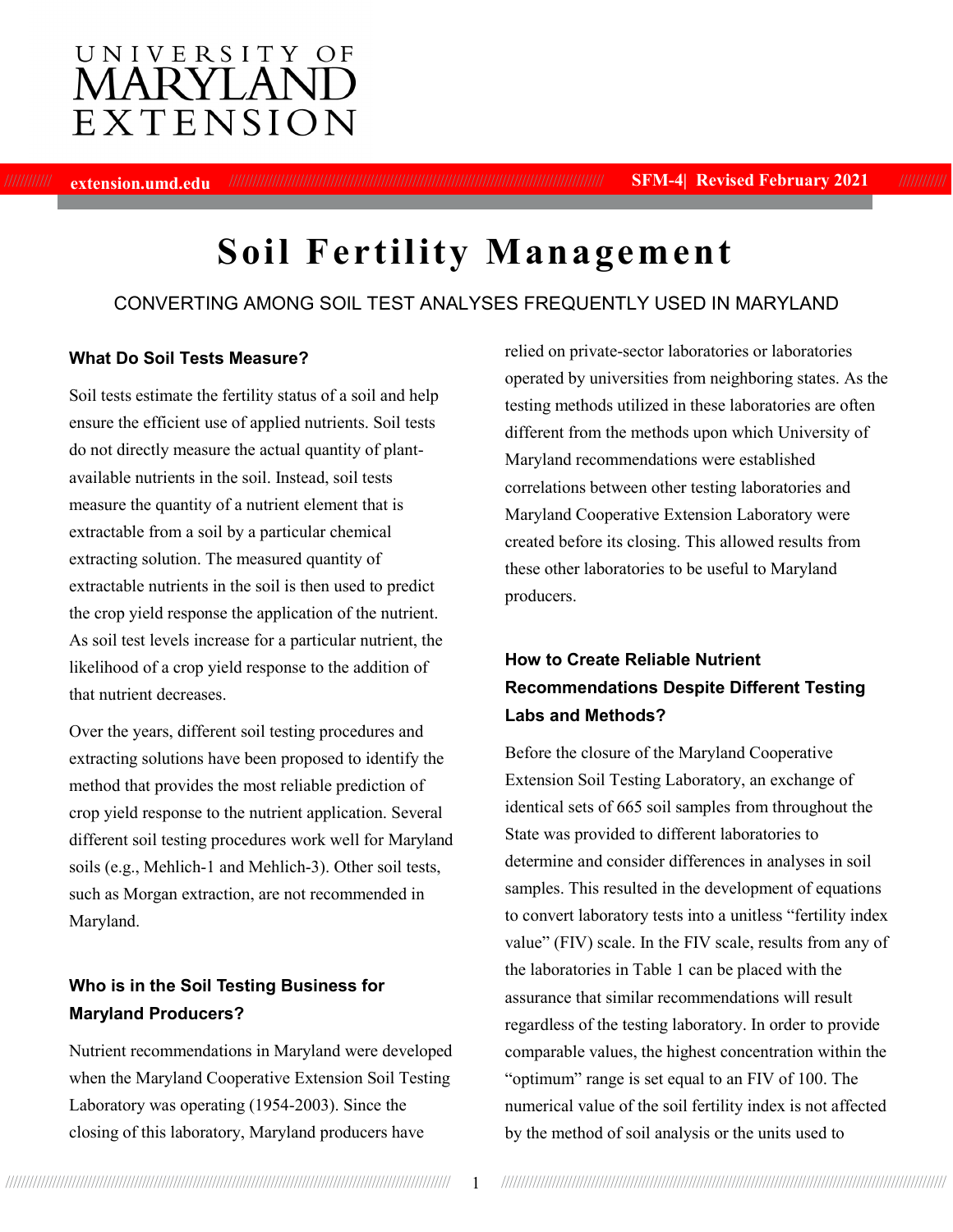#### **extension.umd.edu**

express the soil test results.

This publication indicates how to convert the analytical results generated by eight regional soil testing laboratories to the FIV scale used by the Maryland Cooperative Extension Soil Testing Laboratory. Table 1 gives a list of the eight regional soil testing laboratories.

Table 2 provides soil testing conversion factors which permit the direct application of the crop nutrient recommendations developed in Maryland to soil testing data regardless of how, where, or by whom the soil test was performed.

These conversion factors are intended to be simple and easy-to-use. The information was updated in February 2021 to include some laboratories established since the original publication date of this report. Conversion of data from the regional soil testing laboratories generates reliable approximations of Maryland soil test FIV to which the Maryland plant nutrient recommendations may be applied.

## **Do I Need to Worry about the Different Units Reported in Soil Test Reports?**

No, you do not need to worry. Maryland soil test FIV takes that worry away. But to convert the values correctly to Maryland soil test FIV you need to be aware of the laboratory and units utilized for reporting and choose the right conversion factors from Table 2.

Because laboratories typically extract nutrients from a fixed volume (Table 1) of the dried, ground, and sieved soil material, units reported as 'ppm' typically mean mg of nutrient per gram (or  $dm<sup>3</sup>$ ) of soil.

Units reported as pound (lb) nutrient per acre make an additional assumption about soil density (usually around 1.3  $g \text{ cm}^{-3}$ ) to provide nutrient concentration using those units, and of course sometimes nutrients are reported in their elemental (e.g. P, K) form or oxide form  $(P_2O_5, K_2O)$ .

In the end all units can be translated from one to another, sometimes with no assumptions and sometimes with an assumed density either for dried, ground and sieved soil material or for soil intact and in place in the field. Your agricultural extension agent or nutrient management consultant can assist. But because of (unitless) Maryland soil test FIVs the worry associated with different units is taken away.

## *Originally prepared and revised by:* Frank J. Coale and Joshua McGrath

#### *Revised by (2021):*

Gurpal Toor— *gstoor@umd.edu* Soil Fertility/Nutrient Management Specialist

Brian Kalmbach — *bkalmbac@umd.edu* Nutrient Management Specialist

Paul Shipley — *prs@umd.edu* Nutrient Management Specialist

David Ruppert — *druppert@umd.edu* Coordinator, UMD Agricultural Nutrient Management Program

This publication, *Soil Fertililty Management* (SFM-4), is a series of publications of the University of Maryland Extension and the Department of Agriculture and the Department of Environment and Natural Resources.

The information presented has met UME peer review standards, including internal and external technical review. For help accessing this or any UME publication contact: [itaccessibility@umd.edu](mailto:itaccessibility@umd.edu)

For more information on this and other topics, visit the University of Maryland Extension website at extension.umd.edu

*University programs, activities, and facilities are available to all without regard to race, color, sex, gender identity or expression, sexual orientation, marital status, age, national origin, political affiliation, physical or mental disability, religion, protected veteran status, genetic information, personal appearance, or any other legally protected class.*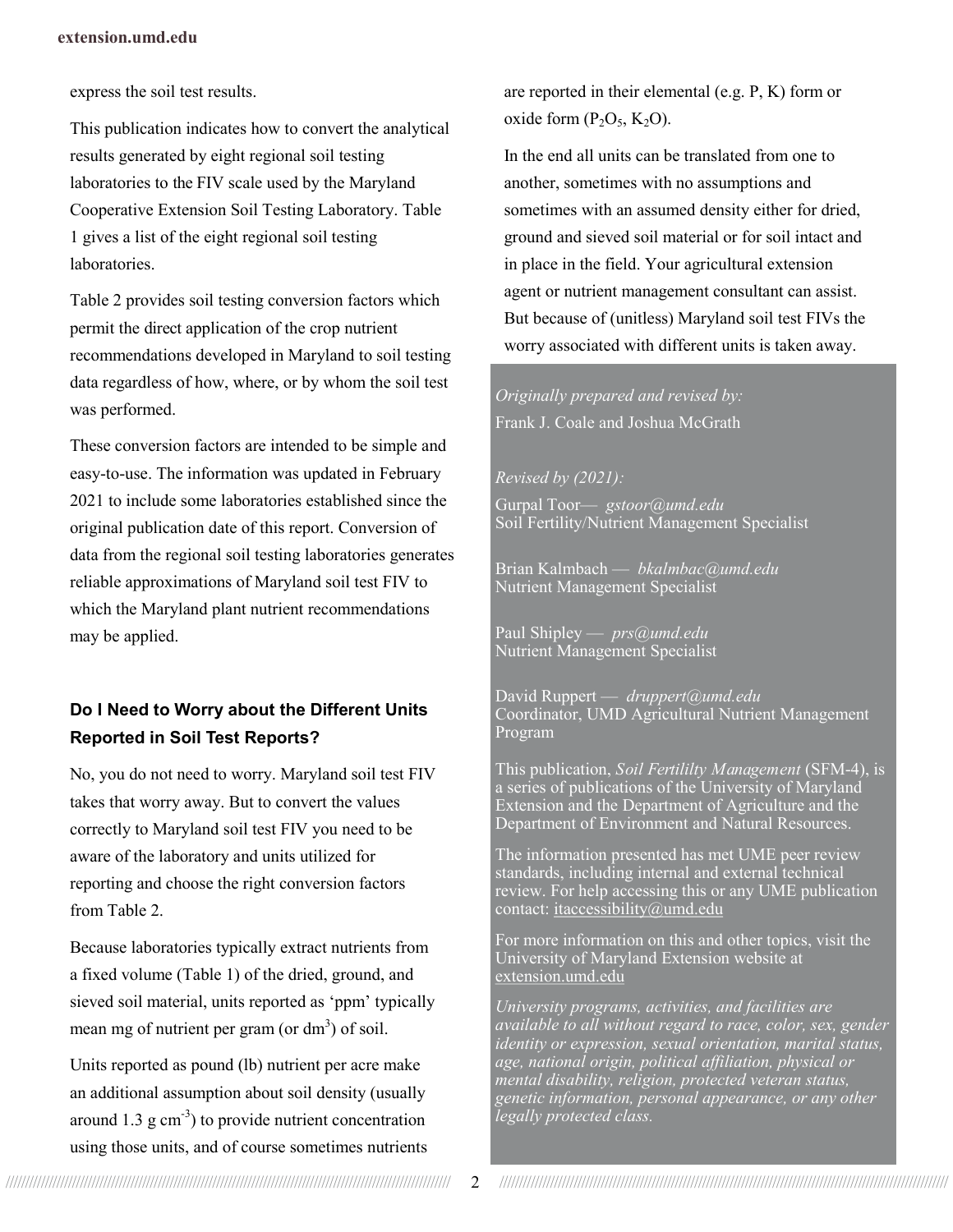#### **Table 1. Participating regional soil testing laboratories, method of soil nutrient extraction used, and instrumentation used to quantify soil nutrient concentrations**

| Laboratory                   | Address                                                                                                                             | Nutrien<br>t | <b>Extraction Method (extract</b><br>solution:soil) | Instrumentation           |  |  |  |
|------------------------------|-------------------------------------------------------------------------------------------------------------------------------------|--------------|-----------------------------------------------------|---------------------------|--|--|--|
| AgroLab                      | AgroLab, Inc.                                                                                                                       | P            | Mehlich-3 $(10 \text{ ml: } 1 \text{ cm}^3)$        | ICP                       |  |  |  |
|                              | 101 Clukey Dr.                                                                                                                      | K            | Mehlich-3 $(10 \text{ ml}: 1 \text{ cm}^3)$         | <b>ICP</b>                |  |  |  |
|                              | Harrington, DE 19952                                                                                                                | Ca           | Mehlich-3 $(10 \text{ ml}: 1 \text{ cm}^3)$         | <b>ICP</b>                |  |  |  |
|                              |                                                                                                                                     | Mg           | Mehlich-3 $(10 \text{ ml}: 1 \text{ cm}^3)$         | <b>ICP</b>                |  |  |  |
|                              |                                                                                                                                     | pH           | Water $(10 \text{ ml}: 10 \text{ cm}^3)$            | Glass Electrode           |  |  |  |
| <b>Brookside</b>             | Brookside Laboratories, Inc.                                                                                                        | $\mathbf{P}$ | Mehlich-3 $(20 \text{ ml}: 1.7 \text{ cm}^3)$       | <b>ICP</b>                |  |  |  |
|                              | 308 East Main St.                                                                                                                   | K            | Mehlich-3 $(20 \text{ ml}: 1.7 \text{ cm}^3)$       | <b>ICP</b>                |  |  |  |
|                              | New Knoxville, OH                                                                                                                   | Ca           | Mehlich-3 (20 ml:1.7 cm <sup>3</sup> )              | <b>ICP</b>                |  |  |  |
|                              |                                                                                                                                     | Mg           | Mehlich-3 $(20 \text{ ml}: 1.7 \text{ cm}^3)$       | <b>ICP</b>                |  |  |  |
|                              |                                                                                                                                     | pH           | Water $(7 \text{ ml}:7 \text{ cm}^3)$               | Glass Electrode           |  |  |  |
| Penn State                   | Agricultural Analytical<br>Services Laboratory                                                                                      | $\, {\bf p}$ | Mehlich-3 (25 ml:2.13 cm <sup>3</sup> )             | ICP                       |  |  |  |
| University                   |                                                                                                                                     | K            | Mehlich-3 $(25 \text{ ml}:2.13 \text{ cm}^3)$       | <b>ICP</b>                |  |  |  |
|                              | Penn State University                                                                                                               | Ca           | Mehlich-3 $(25 \text{ ml}:2.13 \text{ cm}^3)$       | <b>ICP</b>                |  |  |  |
|                              | University Park, PA 16802                                                                                                           | Mg           | Mehlich-3 $(25 \text{ ml}:2.13 \text{ cm}^3)$       | <b>ICP</b>                |  |  |  |
|                              |                                                                                                                                     | pH           | Water $(5 \text{ ml:} 5 \text{ g})$                 | Glass Electrode           |  |  |  |
| Spectrum Analytic            | Spectrum Analytic Inc.                                                                                                              | P            | Mehlich-3 $(10 \text{ ml}: 1 \text{ cm}^3)$         | <b>ICP</b>                |  |  |  |
|                              | P.O. Box 639                                                                                                                        | K            | Mehlich-3 $(10 \text{ ml}: 1 \text{ cm}^3)$         | <b>ICP</b>                |  |  |  |
|                              | 1087 Jamison Rd.                                                                                                                    | Ca           | Mehlich-3 $(10 \text{ ml}: 1 \text{ cm}^3)$         | <b>ICP</b>                |  |  |  |
|                              | Washington Court House, OH<br>43160                                                                                                 | Mg           | Mehlich-3 $(10 \text{ ml}: 1 \text{ cm}^3)$         | <b>ICP</b>                |  |  |  |
|                              |                                                                                                                                     | pH           | Water $(5 \text{ ml:} 5 \text{ cm}^3)$              | <b>Glass Electrode</b>    |  |  |  |
| University of<br>Delaware    | University of Delaware                                                                                                              | ${\bf P}$    | Mehlich-3 $(25 \text{ ml}:2.5 \text{ cm}^3)$        | ICP                       |  |  |  |
|                              | Soil Testing Program                                                                                                                | K            | Mehlich-3 $(25 \text{ ml}:2.5 \text{ cm}^3)$        | <b>ICP</b>                |  |  |  |
|                              | 149 Townsend Hall                                                                                                                   | Ca           | Mehlich-3 $(25 \text{ ml}:2.5 \text{ cm}^3)$        | <b>ICP</b>                |  |  |  |
|                              | University of Delaware                                                                                                              | Mg           | Mehlich-3 $(25 \text{ ml}:2.5 \text{ cm}^3)$        | <b>ICP</b>                |  |  |  |
|                              | Newark, DE 19717-1303                                                                                                               | pH           | Water $(10 \text{ ml}: 10 \text{ cm}^3)$            | Glass Electrode           |  |  |  |
| University of                | University of Maryland                                                                                                              | P            | Mehlich-1 $(25 \text{ ml} : 5 \text{ cm}^3)$        | Colorimeter 420nm         |  |  |  |
| Maryland (closed<br>6/30/03) | Soil Testing Laboratory                                                                                                             | K            | Mehlich-1 $(25 \text{ ml} : 5 \text{ cm}^3)$        | Flame Photometer 768nm    |  |  |  |
|                              | HJ Patterson Hall                                                                                                                   | Ca           | Mehlich-1 $(25 \text{ ml} : 5 \text{ cm}^3)$        | Flame Photometer 623nm    |  |  |  |
|                              | Room 0225                                                                                                                           | Mg           | Mehlich-1 $(25 \text{ ml} : 5 \text{ cm}^3)$        | Colorimeter 630nm         |  |  |  |
|                              | College Park, MD 20742                                                                                                              | pH           | Water $(20 \text{ ml}:20 \text{ cm}^3)$             | Glass Electrode           |  |  |  |
| Waters                       | Waters Agricultural<br>Laboratories Inc.                                                                                            | $\mathbf{P}$ | Mehlich-1 $(20 \text{ ml} : 5 \text{ cm}^3)$        | <b>ICP</b>                |  |  |  |
|                              |                                                                                                                                     | K            | Mehlich-1 $(20 \text{ ml}:5 \text{ cm}^3)$          | ICP                       |  |  |  |
|                              | 257 Newton Highway                                                                                                                  | Ca           | Mehlich-1 $(20 \text{ ml:}5 \text{ cm}^3)$          | ICP                       |  |  |  |
|                              | P.O. Box 382                                                                                                                        | Mg           | Mehlich-1 $(20 \text{ ml} : 5 \text{ cm}^3)$        | ICP                       |  |  |  |
|                              | Camille, GA 31730-0382                                                                                                              | pH           | Water $(20 \text{ ml}:20 \text{ cm}^3)$             | Glass Electrode           |  |  |  |
| Waypoint VA <sup>2</sup>     | Waypoint Analytical                                                                                                                 | $\mathbf{P}$ | Mehlich-3 $(20 \text{ ml}: 1.7 \text{ cm}^3)$       | ICP                       |  |  |  |
|                              | 7261 Whitepine Rd.                                                                                                                  | $\bf K$      | Mehlich-3 (20 ml:1.7 cm <sup>3</sup> )              | ICP                       |  |  |  |
|                              | Richmond, VA 23237                                                                                                                  | Ca           | Mehlich-3 $(20 \text{ ml}: 1.7 \text{ cm}^3)$       | $\ensuremath{\text{ICP}}$ |  |  |  |
|                              |                                                                                                                                     | Mg           | Mehlich-3 $(20 \text{ ml}: 1.7 \text{ cm}^3)$       | ICP                       |  |  |  |
|                              |                                                                                                                                     | pH           | Water $(10 \text{ ml}: 8.5 \text{ cm}^3)$           | Glass Electrode           |  |  |  |
| Waypoint PA                  | Waypoint Analytical                                                                                                                 | $\mathbf{P}$ | Mehlich-3 $(20 \text{ ml}:1.7 \text{ cm}^3)$        | ICP                       |  |  |  |
|                              | 280 Newport Rd.                                                                                                                     | K            | Mehlich-3 $(20 \text{ ml}: 1.7 \text{ cm}^3)$       | ICP                       |  |  |  |
|                              | Leola, PA 17540                                                                                                                     | Ca           | Mehlich-3 $(20 \text{ ml}:1.7 \text{ cm}^3)$        | ICP                       |  |  |  |
|                              |                                                                                                                                     | Mg           | Mehlich-3 $(20 \text{ ml}:1.7 \text{ cm}^3)$        | ICP                       |  |  |  |
|                              |                                                                                                                                     | pH           | Water $(10 \text{ ml}: 8.5 \text{ cm}^3)$           | Glass Electrode           |  |  |  |
|                              | <sup>1</sup> University of Delaware also uses a 10 ml:1 cm <sup>3</sup> ratio, depending upon the analyses requested.               |              |                                                     |                           |  |  |  |
|                              | ${}^{2}$ The use of Bray P1 for P and ammonium acetate for Ca, Mg, and K was discontinued as the standard extraction suite in 9/05. |              |                                                     |                           |  |  |  |
|                              |                                                                                                                                     |              |                                                     |                           |  |  |  |

////////////////////////////////////////////////////////////////////////////////////////////////////////////////// 3 ///////////////////////////////////////////////////////////////////////////////////////////////////////////////////